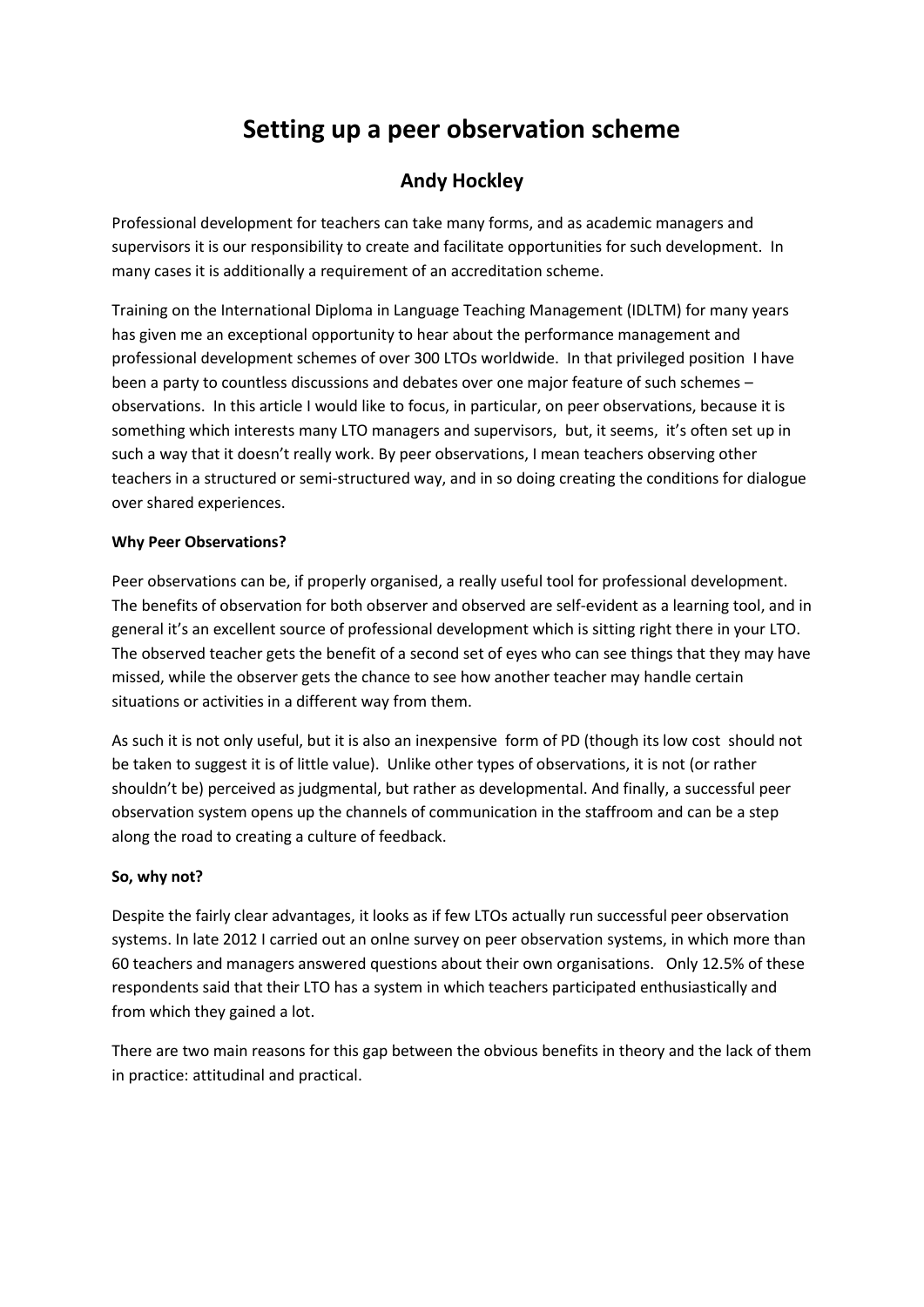### Attitudinal

- A fear of observations in general, brought about by people having had bad experiences, or because observations are the way we are judged/evaluated in most training courses (and often in LTO performance management schemes).
- Because observations, even peer observations, are seen as imposed from above
- Because they are seen as not important. A curious side effect of the importance attached to judgmental observations, is that developmental ones can, if not sufficiently promoted, feel unimportant.

#### Practical

- Teachers don't have the time to organise and actually do the observations
- Teachers don't have the time to do it well , Perhaps they do the observation, but don't meet before and don't have a worthwhile feedback session afterwards
- Teachers don't know how to observe
- Teachers (and others) don't know how to give (and receive) feedback

So, there are a fair number of reasons why peer observation may not be as successful as we might hope.

#### **What does the research reveal?**

Through the survey , the following data emerged: Of the LTOs surveyed,27% had obligatory peer observation, 38% encouraged it, and the remaining 35% had no system. In response to the question 'Do teachers participate enthusiastically and gain a lot from the process?', 13% responded "yes, very much so", 50% "some yes, some no", 9% "it's just an obligation" while the remaining 34% that it "never happened".

As for the details of the systems that were in place, the vast majority were perceived as imposed by the DoS/management. Before the observations, sometimes teachers would meet, or sometimes there were forms to be completed, but often there was no formal contact between observer and observed before the lesson itself. During the observation, sometimes there were tasks, or observations sheets to be filled in; in other situations the role of the observer (and what they were observing for) was negotiated by the two teachers, and in some cases there was no clear idea of what should be done. Post observation tended to be described as a discussion, with, in some cases, a form to be completed (and subsequently put on file).

# **Developing a successful peer observation system**

So, given the reasons for the given above for the gap between theory and practice, how can we come up with a system that actually works more effectively? Can we develop a system that can actually be a great way to enhance professional development, and open up channels of communication and feedback within our LTOs? It seems there are a few ways which can, at the very least, create the conditions for a more successful system.

To begin with, let the teachers themselves decide how it is to work . It may be that the virtues and value of peer observation are not entirely obvious to everyone, so you may have to sell the idea to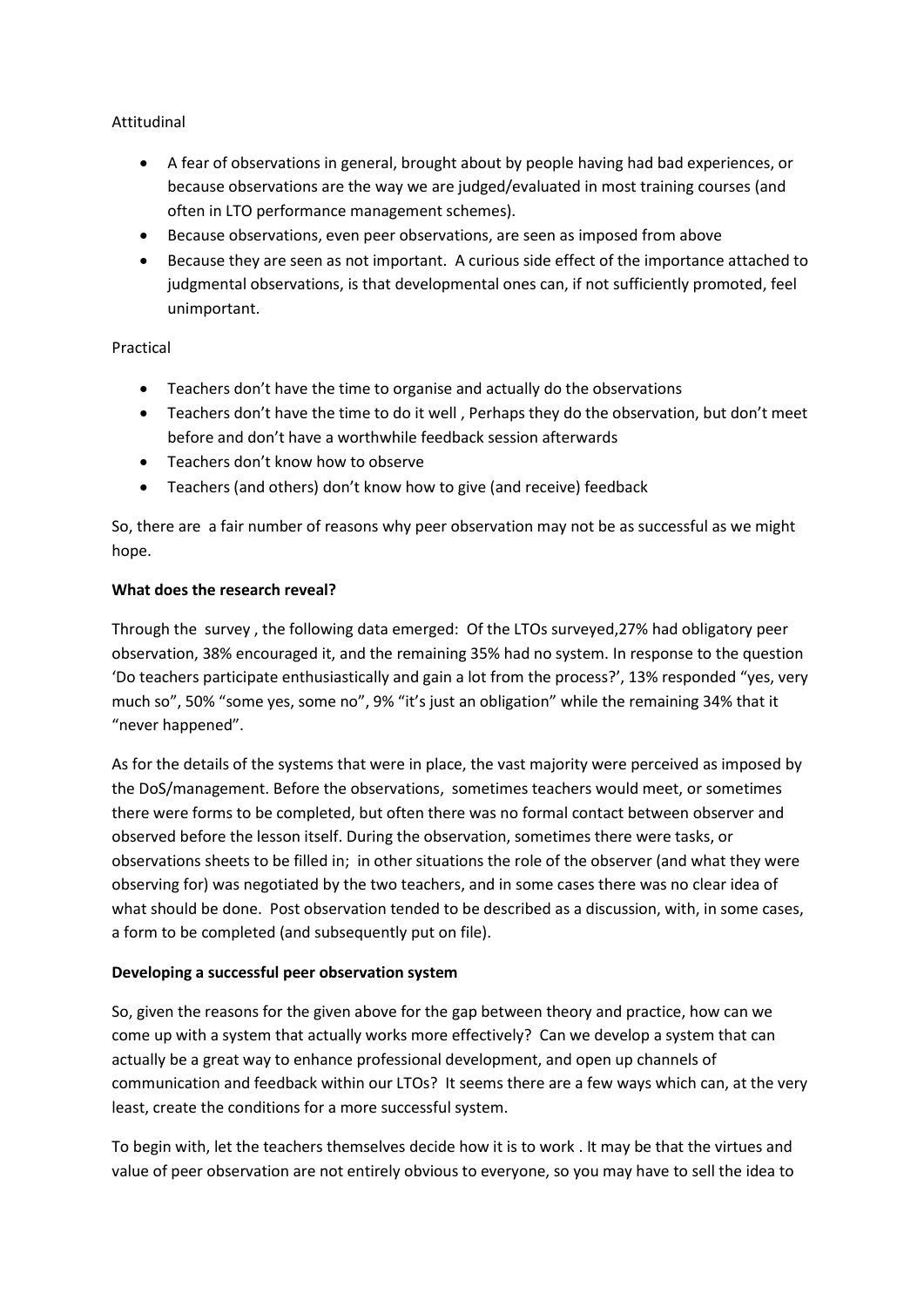them, but once you have, let them design the system – how it will work, what the structure of the system will be, and what the details are. If necessary, make some suggestions, or at the very least, provide some articles and reading materials to help the teachers choose among some options. Ruth Wajnryb's book "Classroom Observation Tasks" is perhaps a good starting point.

Secondly, offer training in the skills needed to observe one another productively. Run a training session in how to observe – it's a skill that many people need to acquire. Maybe someone in your staff is an experienced observer and can offer such a session. Put together a training session on giving and receiving feedback.Not only is observing someone a skill, but giving and receiving feedback is very definitely a skill – and one which will not only be useful in the after-observation discussion, but will benefit the LTO anyway. Peer observation, and by association professional development is important, and it needs to be seen as such. It's no good telling everyone you believe wholeheartedly in peer observation, but don't support them in doing it. So,thirdly demonstrate its importance through concrete actions . Give teachers the time to do it by making it part of their contractual professional development time, as well as making it an integral part of the annual performance management systems.

Finally, one more aspect that tends to tie people in knots when thinking some of this through is the question of proof. If you make peer observation a contractual requirement, then what kind of evidence will you be looking for to confirm that the observations have taken place? If you require observation notes or lesson plans, then immediately the "between peers" aspect of it becomes subverted, and whatever resistance you might have managed to overcome could reoccur. But, many DoSs argue that if there is no paper trail then they can't be sure that the observations are taking place. I would suggest you put this point to the teachers too. Perhaps one compromise option is to ask teachers, in their annual review meeting, to discuss how it went, what they got from it and how the peer observation system itself could be improved.

#### **Peer Observation in Practice**

I'd like to close with an approach devised by Pip Linney-Barber, an academic manager in Australia, as part of his work on the IDLTM. Called the 'peer-support model', it is based partly on the work of Jill Cosh (reference below). Pip was working in a situation in which he felt teachers were extremely resistant to being observed both for historical reasons and because of the perceived power dynamic. The peer support model flips the power relationship of the observed lesson. As Pip puts it, "In this model, a teacher with a particular concern or interest *e.g.* pacing or a specific grammar point, will request to observe a colleague who they feel might give them some insight, or new ideas, about how to address the particular area of interest or concern. In this model the observed teacher is assuming the mantle of teacher trainer. The emphasis shifts from the observer *judging* the lesson to the observer *learning* from the lesson."

His proposal was to introduce this idea to the teachers. Prior to the meeting they were given a handout on peer observation and peer reflection (from Jeremy Harmer's *The Practice of English Language Teaching*) to spark discussion and thinking about peer observation. At the meeting the peer support model was proposed, and discussion began about how to make it work and what would be helpful. The final version was as follows:

1. All teachers identified an aspect of their teaching practice that they were interested in developing